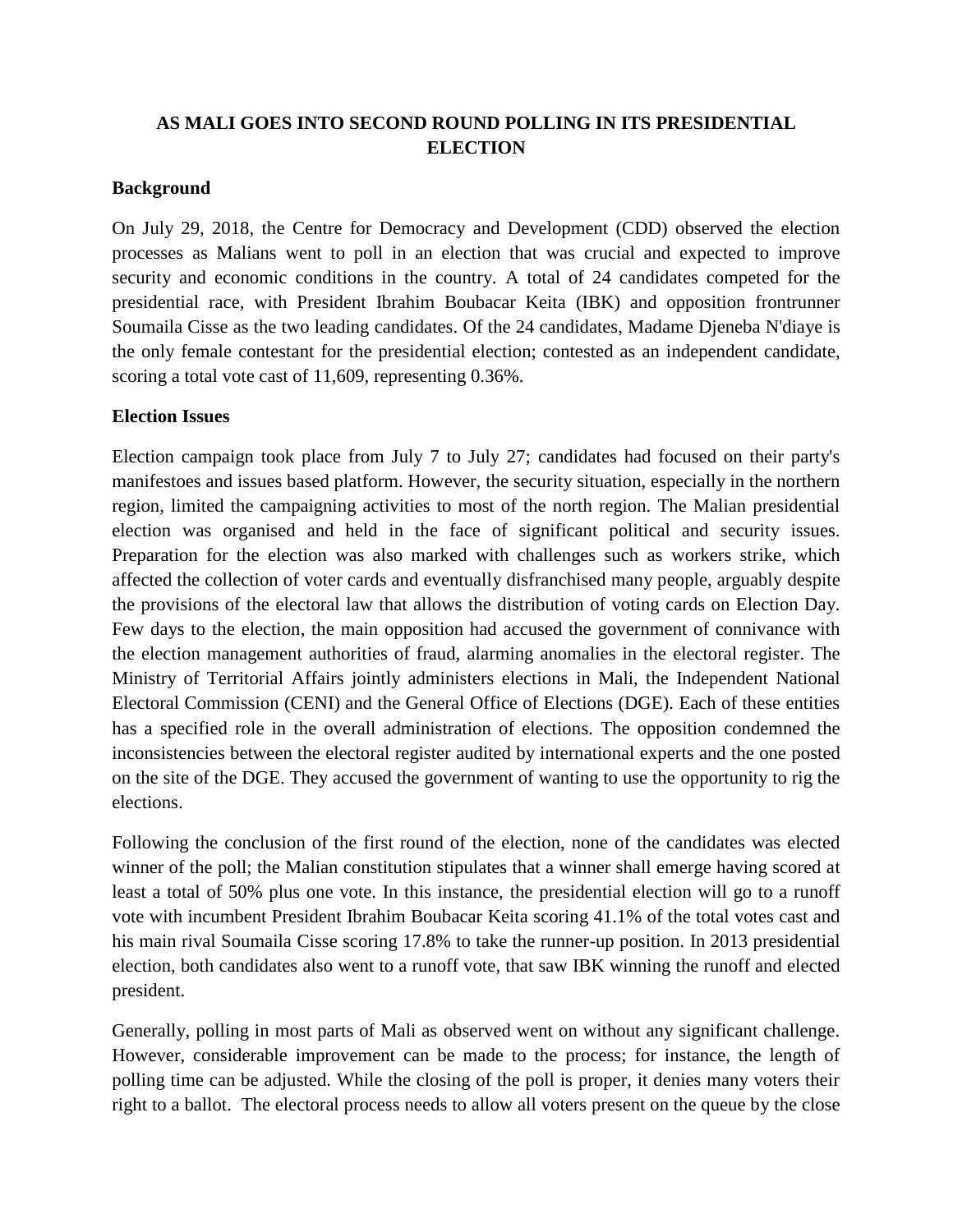of poll. Taking a cue from Nigeria's electoral process, poll opens at 8:00 am and closes at 2:00 pm. However, voters on the queue at the closing of the poll are allowed to vote. Following good practice, sorting and counting of the ballot in the dark aren't in the interest of the process.

CDD commend the adequate involvement of women as polling officials and party agents. Of particular note is the inclusion of young people in the process, this should be sustained and improved. The need to avoid sorting and counting of the ballot in the dark is crucial - the voting period should be reduced from 10 hours to eight (8) hours, (8:00hrs – 16:00hrs) allowing sorting and counting to be done in earnest before dark. It is essential to bring to the fore that the closing of the poll at 1800hrs is laudable but this disenfranchises many voters, CDD observed voters on the queue before the hour of closing, who were denied ballot. As recommended above, if poll closes at 1600hrs, voters on queue should be allowed to vote, until the last person on the line by 1600hrs had voted.



**Hotspots as Mali Decides**

Mali is dominated by 90% Muslim citizens, 9% Africa traditional believers & 1% Christian representation. The country is landlocked, and previously considered a model of African

Mali has a population of 17 million people, including 6.5 million women; representing 51% of the population and 6.3 million men representing 49% of the population.



**Nursing mother observed serving as party agent. A good number of women have been observed playing good roles in the process.**

democracy, but recently descended into chaos in 2012, when mid-ranking officers toppled a twice-elected government in the southern capital of Bamako. The military coup removed the then-President Amadou Toumani Toure, leading the country into pandemonium, thereby paving the way for separatist rebels to seize control of some part of the country, particularly in Kidal Region, North of the country.

Mali is faced with several challenges, including security; economy; unemployment and poverty. The country ranked as third-largest gold producer and among the poorest in the world despite its